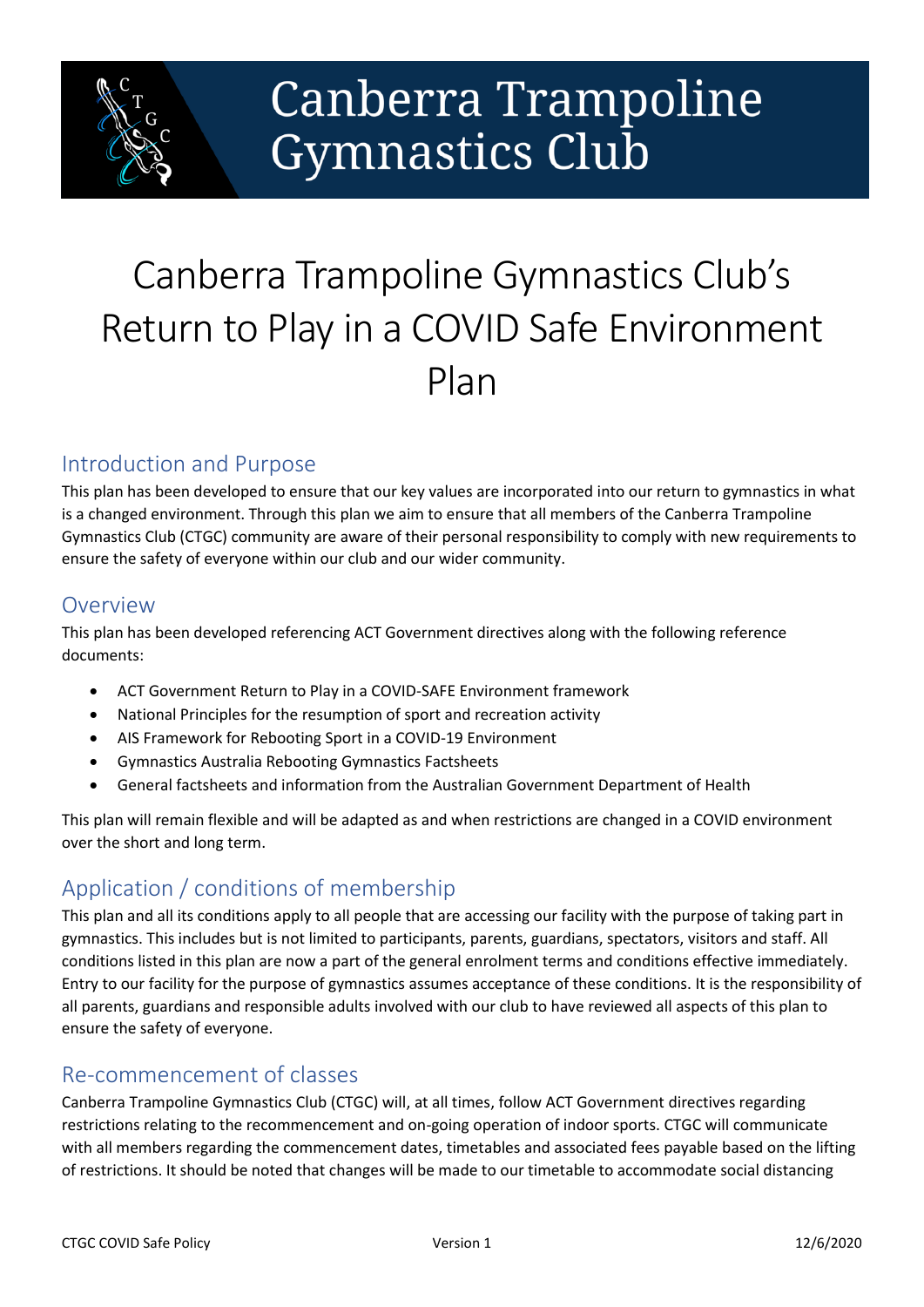and maximum capacity requirements as directed by Government and to enable appropriate cleaning and sanitising to occur between classes.

We ask for your continued support and patience as these changes are implemented. CTGC will constantly monitor all Government directives and should tighter restrictions be reintroduced, decisions about the continued operation of classes will be communicated to members as soon as possible.

## What is your role?

**Gymnasts:** Understand and adhere to all new CTGC rules around social distancing and hygiene. Listen to your coach and club management.

**Parents, Guardians and Responsible Adults**: Understand and follow the guidelines and conditions listed within this plan at all times, before, during and after accessing our facility. Ensure any children under your care who are accessing our facility have read (or been briefed) on the requirements for them to safely participate in trampoline classes.

**Staff:** Understand and follow the guidelines and conditions listed within this plan at all times, before, during and after attendance at work in addition to our workplace health and safety documentation relating to working in a COVID safe workplace.

## The new environment – Guidelines and conditions of entry to our facility and participation in classes with Canberra Trampoline Gymnastics Club

#### **Your responsibilities / how we will manage illnesses**

Do not come to class / bring your child to class / attend our facility if:

- You, your child or anyone in your immediate family is not well. This extends beyond any cold or flu like symptoms (runny nose, fever, cough etc) to include gastro symptoms. Stay home and rest up.
- Anyone you have had contact with in the past 2 weeks has been tested\* for or been diagnosed with COVID-19 or is unwell with cold or flu like symptoms, even if you, your child or others in your immediate family are feeling well.

Canberra Trampoline Gymnastics Club (CTGC) reserves the right to immediately quarantine and remove any person from our facility that displays any symptoms of illness or who discloses that they have had contact with a person who is ill, has been ill in the past two weeks or has been tested\* for or diagnosed with COVID-19.

Patrons, including gymnasts, who have had symptoms of any illness may return to our facility only when they have had 72 hours of no symptoms. For example, if your child wakes on Monday morning with a runny nose, they are required to be symptom free (i.e. no runny nose) for 72 hours before returning to gymnastics.

If you become aware of your gymnast being exposed to someone who is being tested for or diagnosed with COVID19, you must immediately advise CTGC in writing (email: [canberra.trampoline@outlook.com\)](mailto:canberra.trampoline@outlook.com) to enable appropriate action to be taken.

\*Attendance at our facility will be allowed if a negative test result is returned.

#### **New procedures for drop off and pick up**

These procedures apply to ALL members of CTGC and anyone coming to the venue associated with CTGC.

 Arrive no more than 5 minutes prior to you / your child's session and pick up your child promptly after the session from our outdoor waiting area.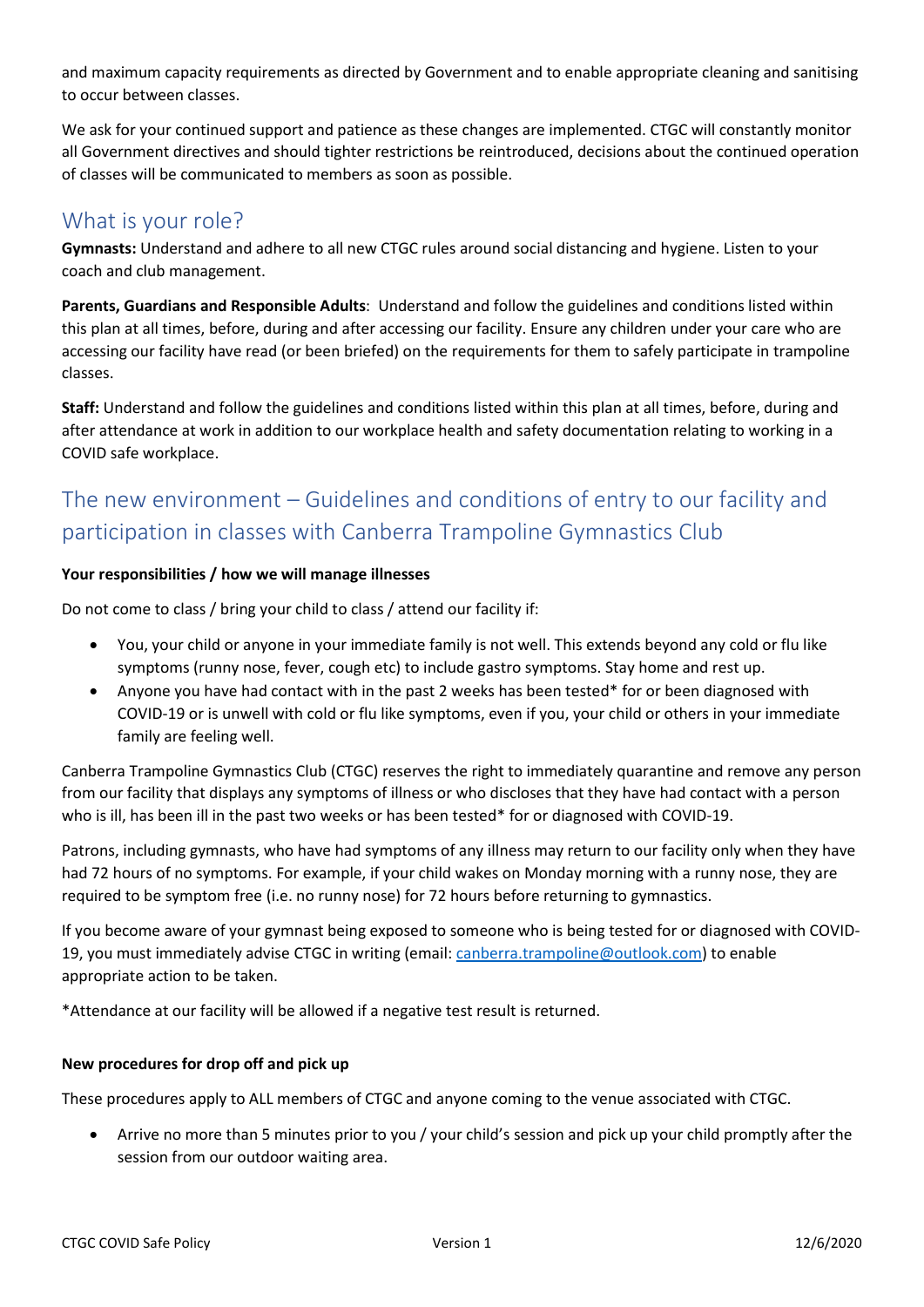- Unless necessary, parents, siblings and guardians are asked to drop off and pick up from outside the gym. There will be a very small number of seats in the up-stairs viewing area if absolutely needed. Please talk to club management prior to the day if you have reason to stay and view the session.
- All Coaches, Gymnasts, parents and spectators will have their temperature and contact details taken and recorded on entry to the facility.
- Anyone recording a temperature over the threshold will be told to wait away from the group entering the facility. A second temperature will be checked and recorded 5 minutes from initial reading. If that also shows a high temperature, then the person will be asked to leave the premises and can return again after they have no symptoms for more than 72 hours.
- All persons entering the facility are asked to use the sanitiser available when entering the gym, when directed to by a coach or club management, after using a bathroom and when leaving the facility.
- Gymnasts are asked to arrive dressed, strapped (if needed) and ready for class. Getting changed in our facility is highly discouraged
- Bring a clearly labelled drink bottle, water fountains will be shut and using bathrooms for a drink will not be permitted.
- Sharing of drink bottles is not permitted at any time.

#### **Procedures for 100+ people COVID-19 limit**

- When the Government allows 100+ people in an indoor venue, parents, siblings and guardians will be allowed to stay and watch classes.
- Parents, siblings and guardians will be required to sanitise their hands upon entry and maintain social distancing measures as required by the Local and Federal Government.

## What we will do to provide a COVID safe environment at CTGC

#### **Hygiene**

- We will always maintain a ratio of 1 person per 4 $m^2$ .
- Alcohol based sanitiser will be provided to all people entering our facility and gymnasts will be directed to use it before changing apparatus. Sanitiser will be located in the gym for easy access.
- Where possible all gymnasts will remain 1.5 meters apart, this includes whilst waiting to enter and exit the gym.
- No contact between coaches and athletes will be allowed (excluding spotting for safety reasons), this includes high fives, hugs etc.
- Coaches spotting gymnasts executing skills (using their hands and spotting equipment) is a significant part of our program. Spotting ensures the safety of gymnasts as they learn new skills. Spotting will be minimised as much as possible and coaches will sanitise hands and equipment between gymnasts to ensure good hygiene.
- If your child suffers from a known medical condition that may require your support (e.g. Diabetes, anaphylaxis) or has been diagnosed with a behavioural condition that requires you to be present, this must be communicated to the club in writing **PRIOR** to attendance at class (email: [canberra.trampoline@outlook.com\)](mailto:canberra.trampoline@outlook.com). This will enable us to manage numbers appropriately and access to our facility for you and your child.

#### **Cleaning protocols**

- Canberra Trampoline Gymnastics Club will follow all guidelines released by Gymnastics Australia and Gymnastics ACT regarding cleaning and hygiene to minimise the risk of a COVID-19 outbreak in our facility.
- These policies and guidelines will be followed daily and equipment will also be wiped down between sessions to minimise the risk.